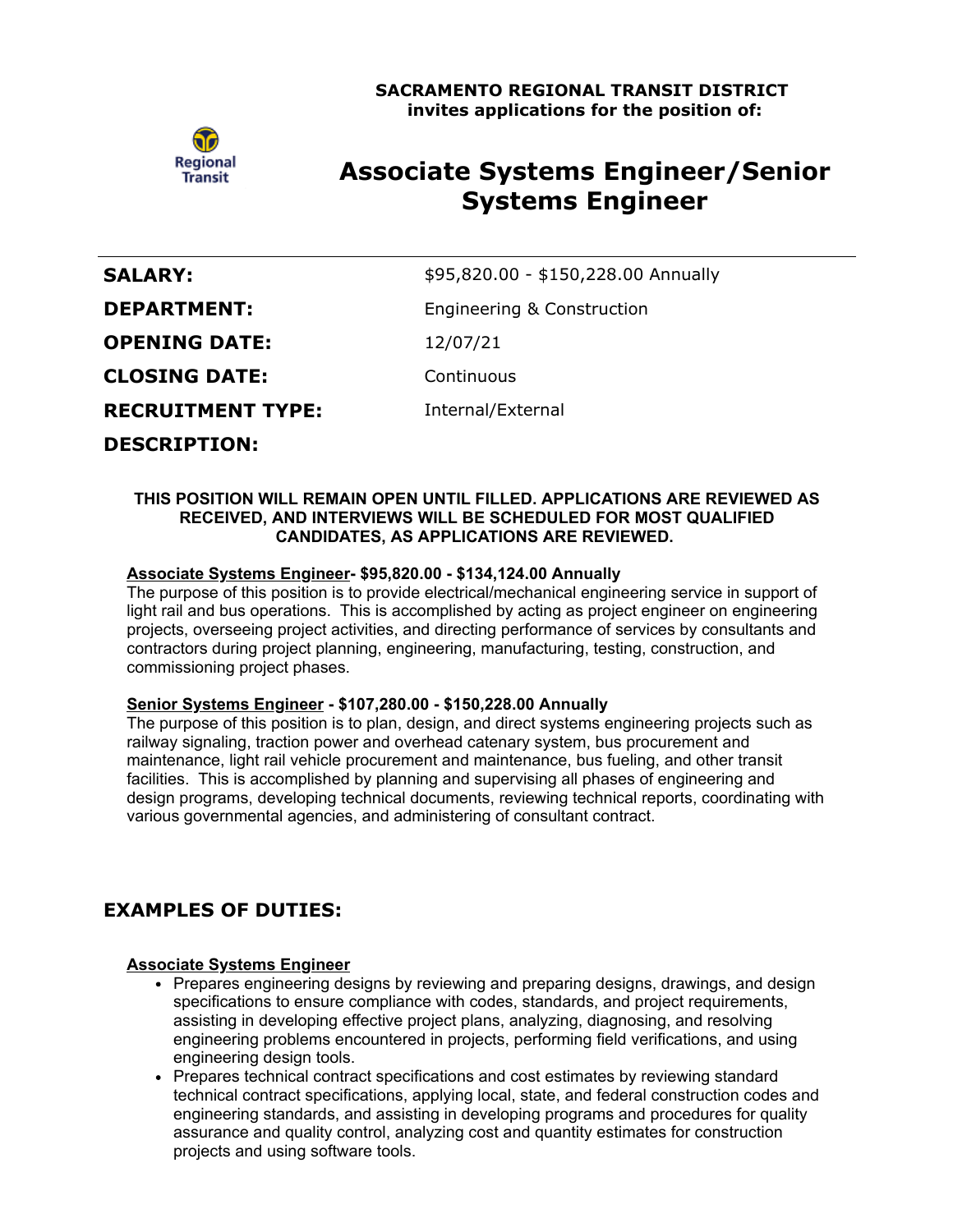• Provides engineering support to the District's operations and construction functions by coordinating with various governmental agencies, reviewing technical submittals from contractors, providing information and clarifications to contractors, attending construction meetings, conducting field inspections related to construction, establishing and maintaining cooperative working relationships with those contacted in the course of a project, and providing technical support, troubleshooting, and problem-solving for existing facilities.

# **Senior Systems Engineer**

- Performs systems engineering design by supervising and participating in the preparation of contract plans and technical specifications, designing signaling and traction power/overhead catenary systems to meet existing design criteria, delegating drafting tasks to technical subordinates, performing complex calculations, performing field surveys, researching project design requirements, and calculating costs and determining feasibility of design projects based on analysis of collected data.
- Performs construction support by reviewing technical submittals of shop drawings, interpreting contract plans and technical specifications, inspecting construction sites, investigating field problems affecting the District's operations and maintenance functions, coordinating agencies/departments to resolve issues, and responding to requests for information.
- Assists in the implementation of new rail startups by coordinating construction activities of new rail start-up lines with the District staff, developing integrated test procedures for new track and vehicles as required, overseeing development of staging plans, conducting first article inspections of new materials to verify operating performance, safety, and quality, and assigning staff members to support new start-up activities.
- Supervises staff by planning and directing the work of professional engineers, assigning and monitoring technician workloads, preparing performance evaluations, and reviewing timesheets. Provides project management by developing the Request for proposals for selection of consultants, and contract management.

# **MINIMUM QUALIFICATIONS:**

# **Associate Systems Engineer/Senior Systems Engineer**

**Education:** Bachelor's degree or equivalent in Engineering.

*Substitution of experience for the required education is not accepted.*

**Certification & Other Requirements:** Professional Engineer license in the State of California is required.

**Experience for Associate Systems Engineer:** A minimum of three (3) years of experience performing systems engineering related tasks.

**Experience for Senior Systems Engineer:** A minimum of five (5) years of experience in engineering design, construction, or project management. One (1) year of lead or supervisory experience is preferred. Experience in transportation or transit facilities is preferred.

**Proof of required education beyond high school, such as college transcripts, diplomas, and/or certificates must be submitted at the time of application.**

# **FILING INSTRUCTIONS/SUPPLEMENTAL INFORMATION:**

The minimum qualifications as stated on this job announcement represent only the basic requirements of the position. Meeting the minimum qualifications does not guarantee that a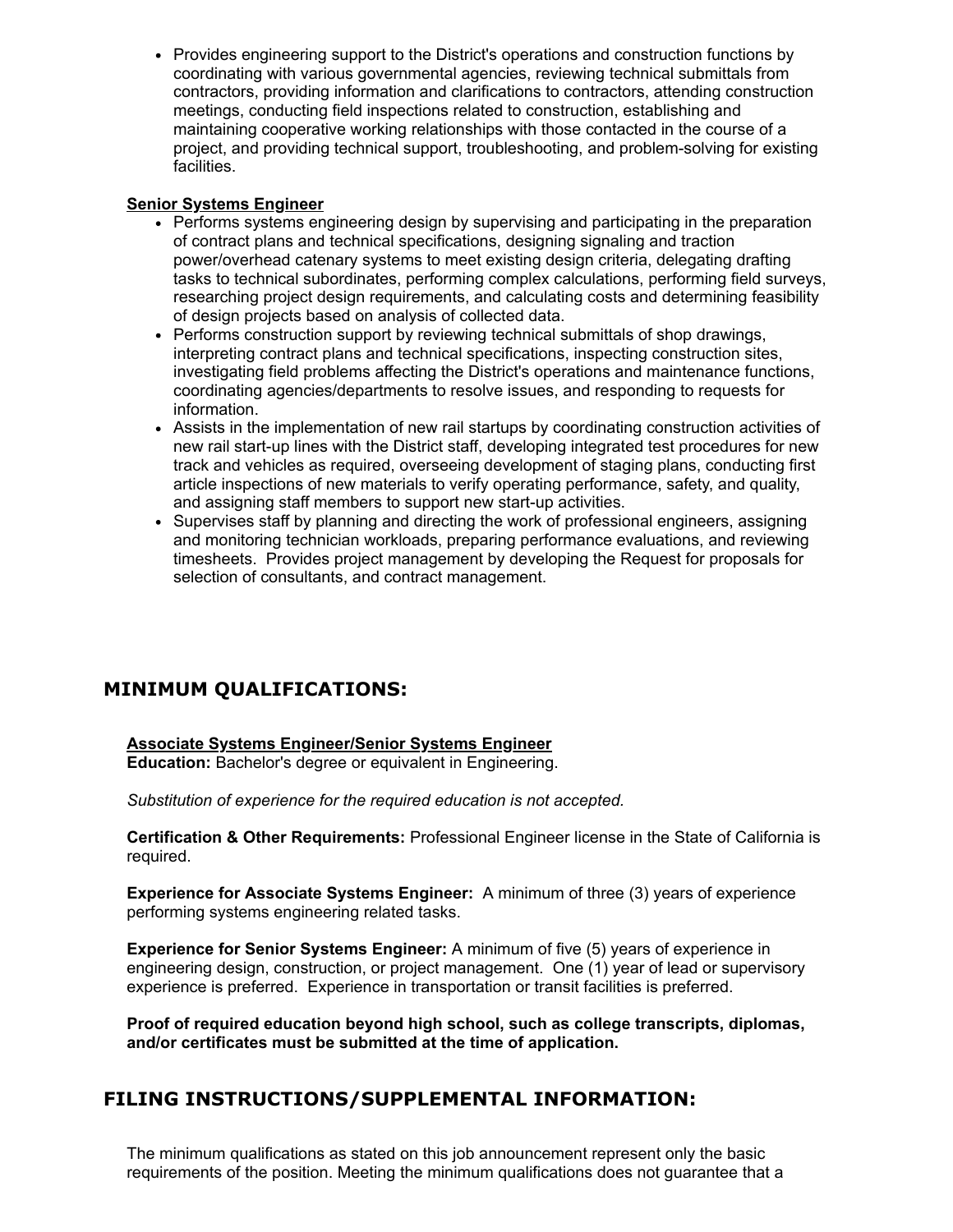candidate will be invited to participate in other examination segments of the selection process. An employment application is required for this position. Applications, job announcements, and copies of the complete job description are available at our website at www.sacrt.com.

**Completed employment application and proof of education must be submitted online. This position will remain open until filled. Applications are reviewed as received, and interviews will be scheduled for most qualified candidates as applications are reviewed. SacRT will not process incomplete applications. Resumes are not accepted in lieu of an application, but may be included with the application.** For more information on benefits, a summary sheet is available from the Human Resources Department. The Human Resources Department will make reasonable efforts in the recruitment process to accommodate candidates with disabilities. For more information, contact the Human Resources Department at (916) 556-0298.

#### **SacRT has a stand alone pension plan which is not part of, nor does it have reciprocity with CalPERS.**

#### **SacRT is an Equal Opportunity and Affirmative Action EOE/AA Employer - Minorities/Women/Disabled/Veterans.**

**This position falls under the Operating Engineer Local Union no. 3 Group (OE3).**

APPLICATIONS MAY BE FILED ONLINE AT: <http://www.sacrt.com/Career/>

Position #2021-00553IE ASSOCIATE SYSTEMS ENGINEER/SENIOR SYSTEMS ENGINEER CW

2810 O Street Sacramento, CA 95816 (916) 556-0298

# **Associate Systems Engineer/Senior Systems Engineer Supplemental Questionnaire**

- \* 1. Please indicate which position you are applying for:
	- Associate Systems Engineer
	- $\Box$  Senior Systems Engineer
	- $\Box$  Both
- \* 2. Do you have a Professional Engineer License in the State of California?  $\Box$  Yes  $\Box$  No
- \* 3. If yes, please indicate your Professional Engineer License Number and Expiration Date. If no, please indicate N/A.
- \* 4. Describe in detail, your experience for the following areas: A) professional engineering work in design B) construction C) project management D) supervisory experience (if any). In your response, include the employer and number of years/months you performed the duties.
- \* 5. Describe in detail, your experience, if any, in design for fabrication of replacement parts for repair of mechanical or electromechanical products and systems. In your